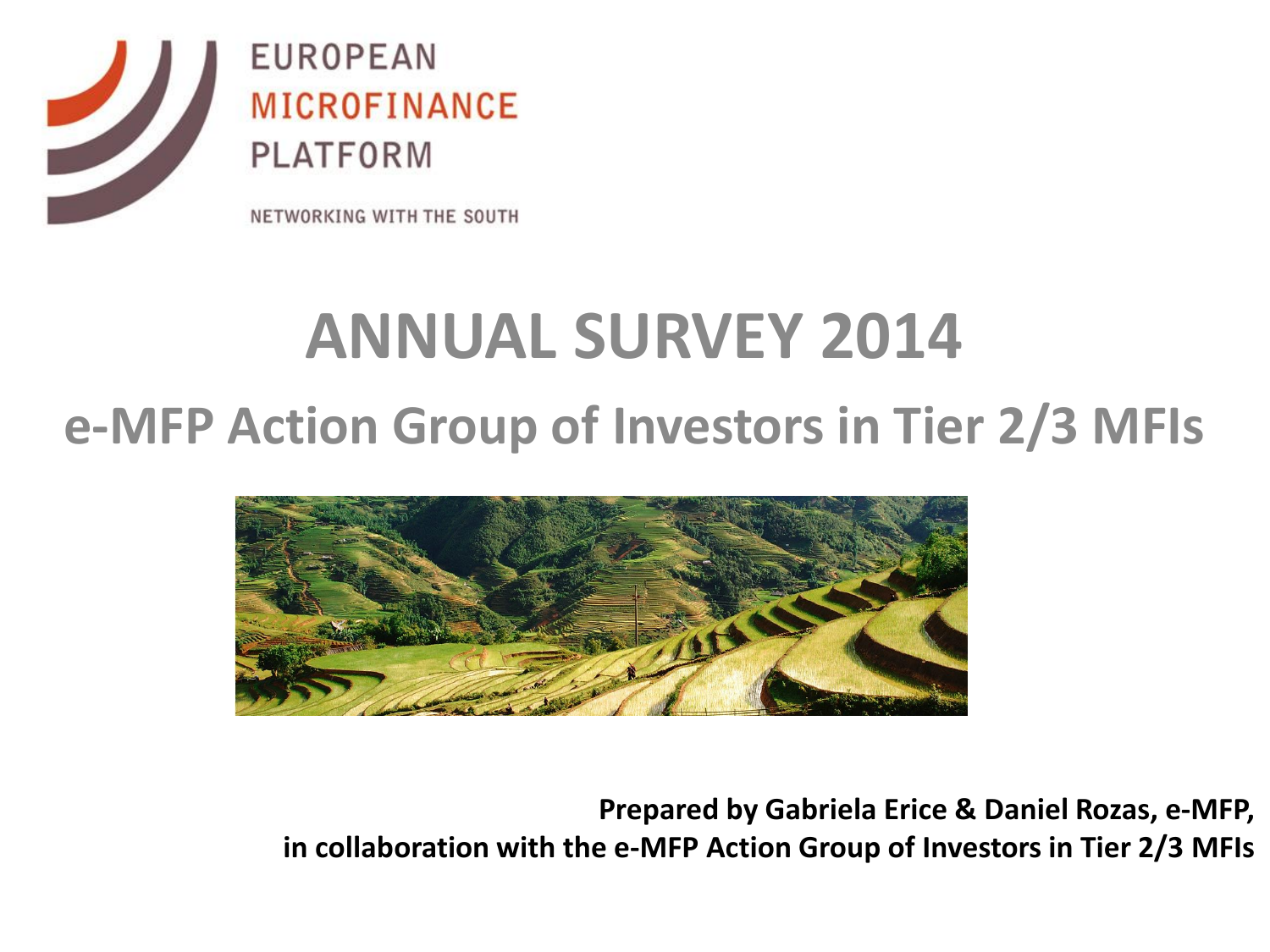

# Introduction

#### **e-MFP Action Group of Investors in Tier 2/3MFIs**

- Group of investors working together to further support and develop partner tier 2/3 MFIs
- Established in 2011
- [Website](http://www.e-mfp.eu/actions-groups/investors-tier-23-mfis)
- Publications
	- [Position Paper No 1](http://www.e-mfp.eu/sites/default/files/resources/2014/02/Action Group Position Paper No_1.pdf) **Supporting smaller MFIs to advance financial inclusion**, July 2012 Presents the results of the 1st Action Group Survey on the investments of the AG members in Tier 2&3 MFIs
	- [Discussion Paper No 1](http://www.e-mfp.eu/sites/default/files/resources/2014/02/Action Group Discussion Paper No_1.pdf) **Working towards a common consensus on the definition of Tiers in microfinance**, April 2013 Established a definition and criteria for Tiers
	- [Position Paper No 2](http://www.e-mfp.eu/sites/default/files/resources/2014/02/Action Group Position Paper No2.pdf) **Results of the survey conducted among the Action Group members according to the definition of tiers in microfinance**, November 2013

Presents the results of the 2nd Action Group Survey on the investments of the AG members in Tier 2&3 MFIs

#### **3rd Action Group Survey**

- Participants: ADA/LMDF, Luxembourg; Alterfin, Belgium; Babyloan, France; Etimos, Italy; Fefisol, France; Grameen Crédit Agricole Microfinance Foundation, France; KIVA, USA; Norwegian Microfinance Initiative, Norway; ResponsAbility, Switzerland; SIDI, France; TripleJump, The Netherlands.
- The Survey presents the results of the consolidated analysis of the portfolios of the participants by tier, type of investment and geographical location and the trends for years 2012-2013.
- Portfolio data: 31/12/2013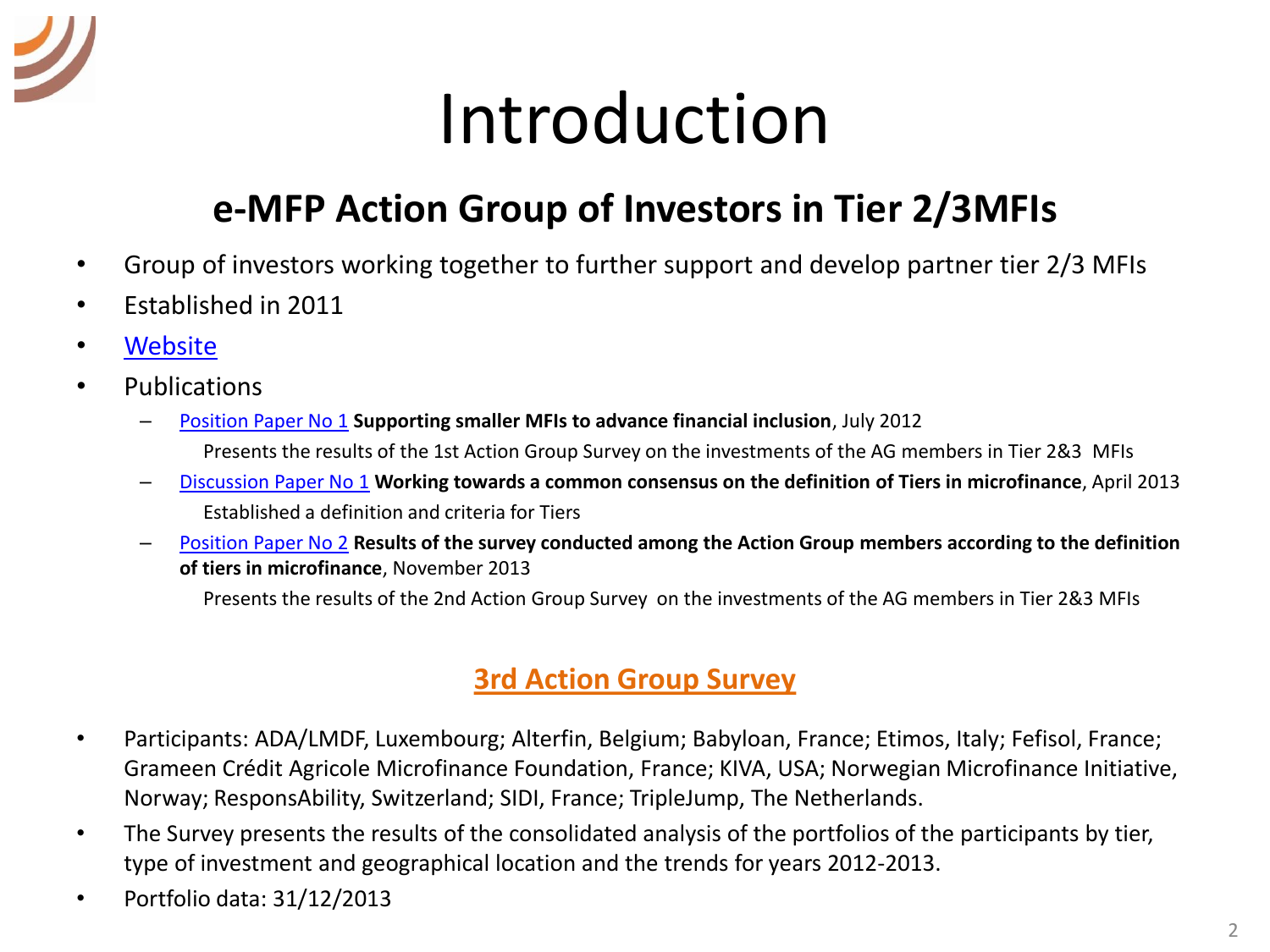## Introduction

#### **Tier Criteria**

[\(Discussion Paper No 1\)](http://www.e-mfp.eu/sites/default/files/resources/2014/02/Action Group Discussion Paper No_1.pdf)

|                     | <b>Tier 1</b>                                                               | <b>Tier 2</b>                                                                                                    | Tier 3         |
|---------------------|-----------------------------------------------------------------------------|------------------------------------------------------------------------------------------------------------------|----------------|
| <b>Size</b>         | Assets $>$ USD 50 M                                                         | Assets USD 5M – USD 50M Assets < USD 5M                                                                          |                |
| Sustainability      | $RoA > 0$ during 2 out<br>of 3 last years<br><b>AND</b><br>all RoA $> -5\%$ | Positive RoA in 1 out of last<br>3 years and other >-5%<br><b>OR</b><br>positive trend in RoA and<br>all $>$ -5% | No requirement |
| <b>Transparency</b> | <b>Regulated financial</b><br>institution OR rated<br>financial institution | <b>Audited financial</b><br>statements for at least 3<br>years                                                   | No requirement |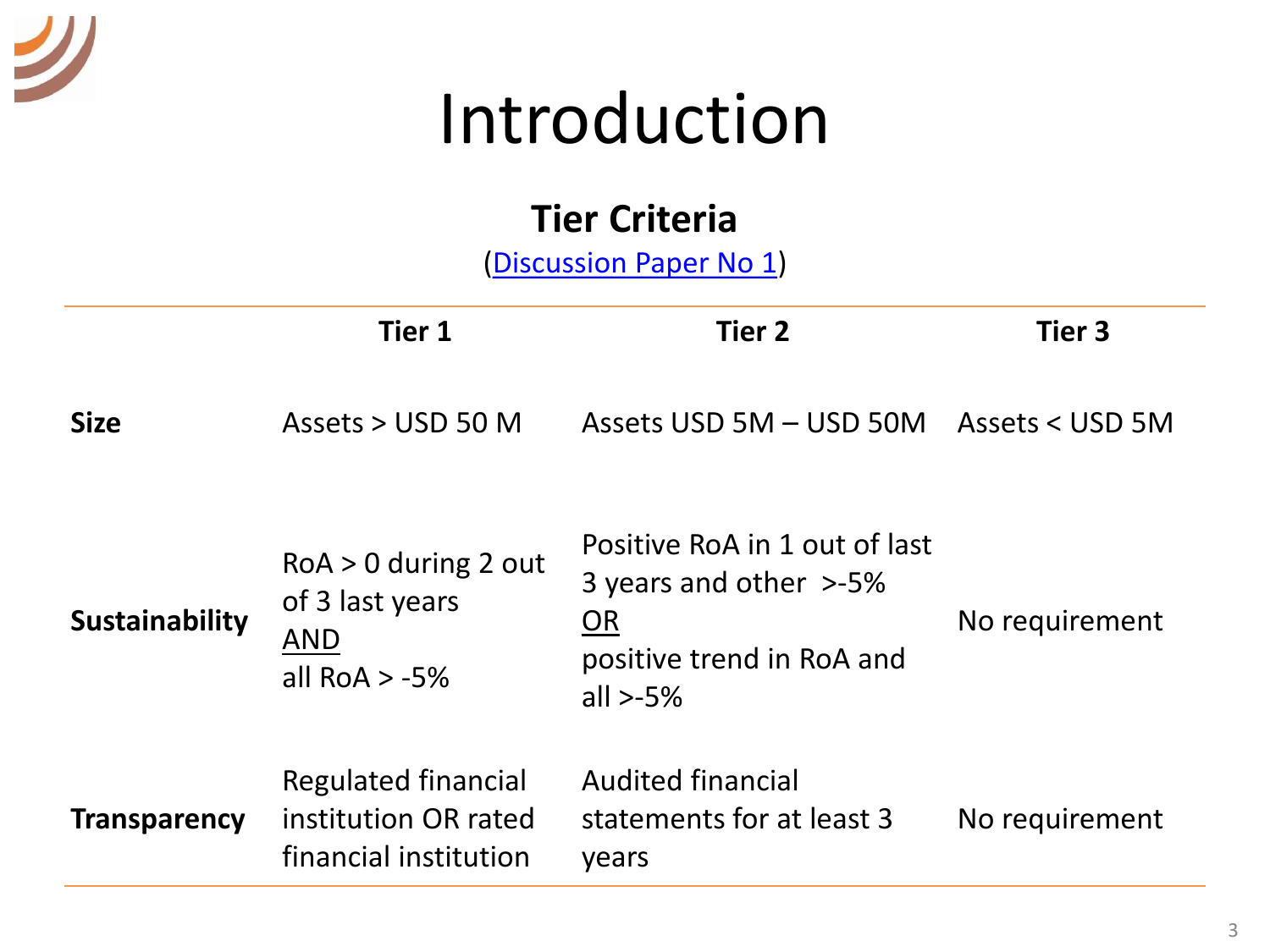

# Survey data 2011-2013

|                                        | 2011<br>(Position Paper No 1) | 2012<br>(Position Paper No 2) | 2013     |
|----------------------------------------|-------------------------------|-------------------------------|----------|
| <b>Funders</b>                         | 8                             | 11                            | 11       |
| No. of<br><b>Investments</b>           | 332                           | 465                           | 505      |
| <b>No. of Countries</b>                | 73                            | 76                            | 94       |
| <b>Tier 2&amp;3 Portfolio</b><br>(EUR) | 99,77 M                       | 365,79 M                      | 403,67 M |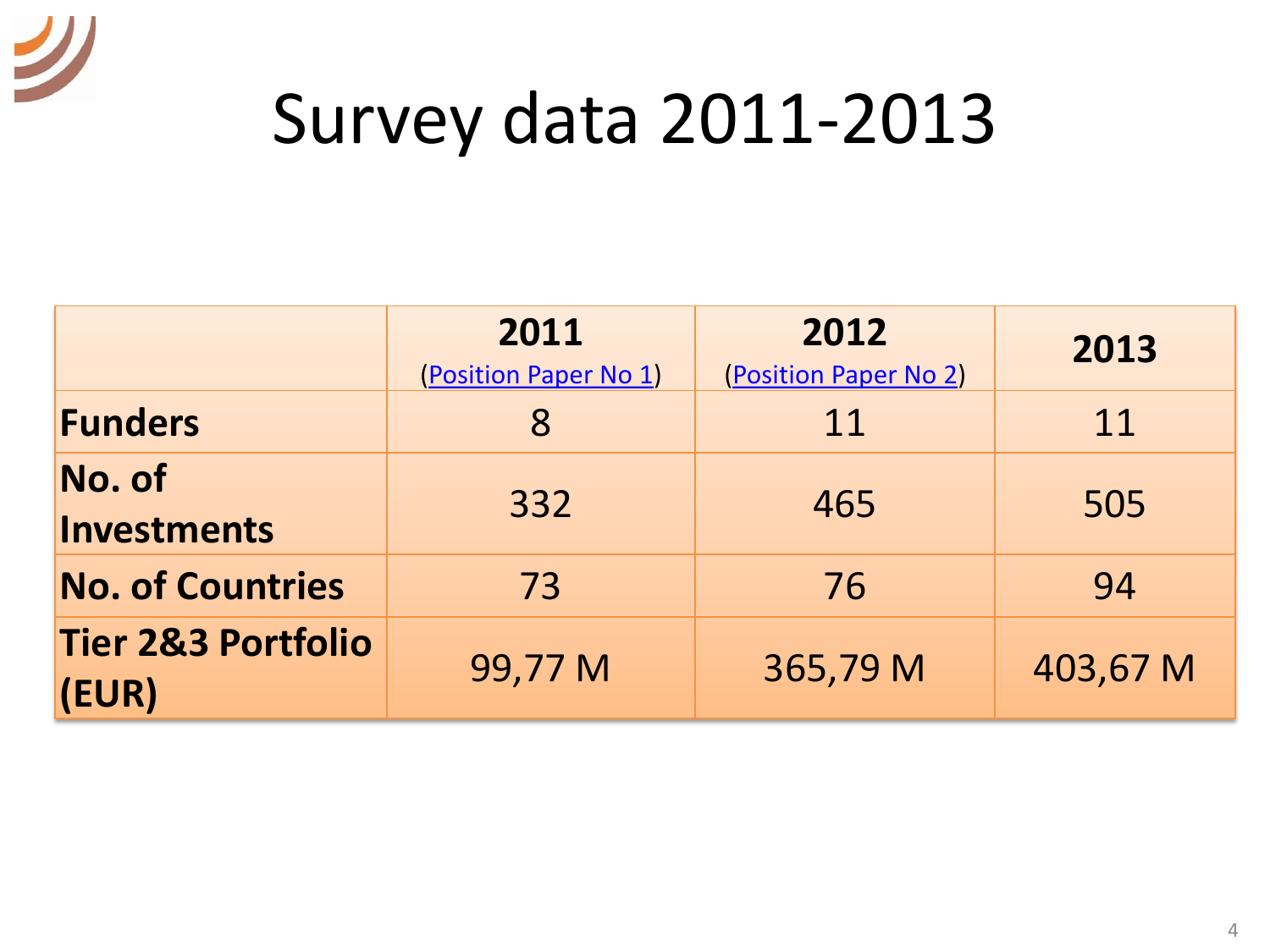

# Key findings

- The investments in Tier 2/3 MFIs represent 23% of the total microfinance portfolio (404 M EUR out of 1,734 M EUR) & 58% of the total number of investments (505 out of 871 investments)
- Average investment in Tier 2/3 MFIs is 0.79 M EUR (1.09 M EUR in Tier 2 MFIs & 0.31 M EUR in Tier 3 MFIs)
- Concentration of investments by volume:
	- o Eastern Europe & Central Asia receives almost 50% (191 M EUR) of Tier 2/3 MFIs investments, Latin America & the Caribbean gets 25% (103 M EUR)
	- $\circ$  The top 10 worldwide countries receive more than 50% (210 M EUR) of the total amount invested in Tier 2/3 MFIs
- Debt is the main instrument used:
	- o More than 90% of the amount of investments is invested through debt instruments for both Tier 2/3 MFIs (390 M EUR)
	- o Except for South Asia, where 30% of the total investments is invested through equity, in all other regions debt represents more than 90% of the investments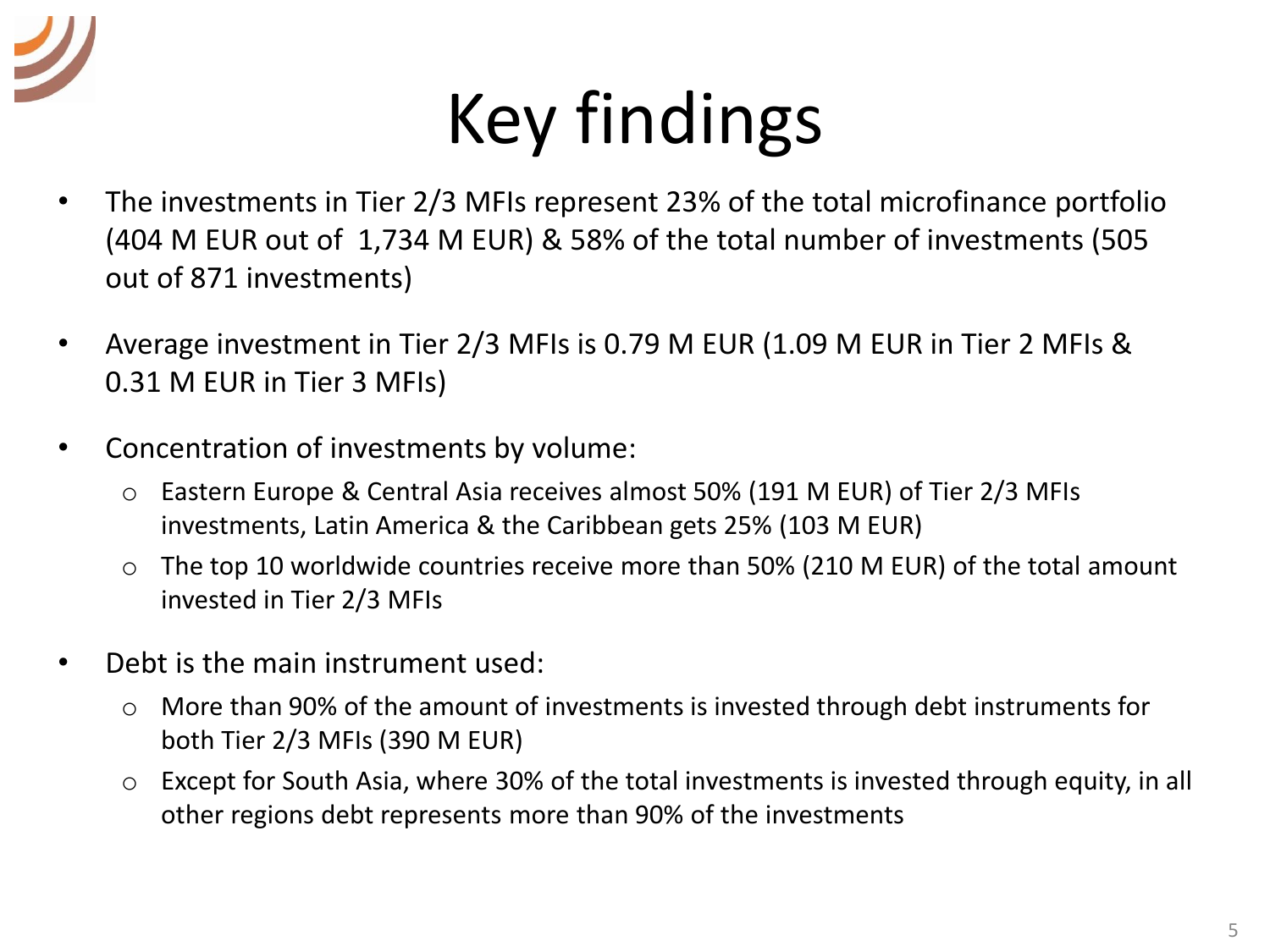

# Key findings

- Concentration trend (sample of 10 investors providing data for both 2012 & 2013):
	- o The total amount of investment in Tier 2/3 MFIs has increased (+6.7%) while the number of investments has decreased (-5.2%), resulting in an increase of +12.6% of the average investment size
	- o In all regions the number of investments in Tier 2/3 MFIs has decreased except for MENA where it hasn't changed and Sub-Saharan Africa where it has increased
- Sub-Saharan Africa continues to be relevant to the Survey participants:
	- 2<sup>nd</sup> region receiving most number of investments in Tier 2/3 MFIs (30% 139, after Latin America & The Caribbean which receive almost 40% - 186)
	- 3<sup>rd</sup> region in volume of investments in Tier 2/3 MFIs (16%, 67 M EUR)
	- 1<sup>st</sup> region by number of investments (40% 75 out of 188) and volume of investments (40%, 24 M EUR out of 58 M EUR) in Tier 3 MFIs
	- o Only region where both the total number of investments and the amount of investment in Tier 2/3 MFIs has increased\*: 21.8%, from 87 to 106 & 24.2%, from 49 M EUR to 61 M EUR
- Technical Assistance
	- o 5 out of the 11 investors offered 44 Technical Assistance (TA) programmes
	- o The investments with TA amount to 8.7% of the total number of investments and 5.3% of the total amount of investment.
	- o The average of the investments with TA is 0.48M EUR and the main target for TA is in Governance and Risk Management

\*Note: this results of the sample of 10 investors providing data for both 2012 & 2013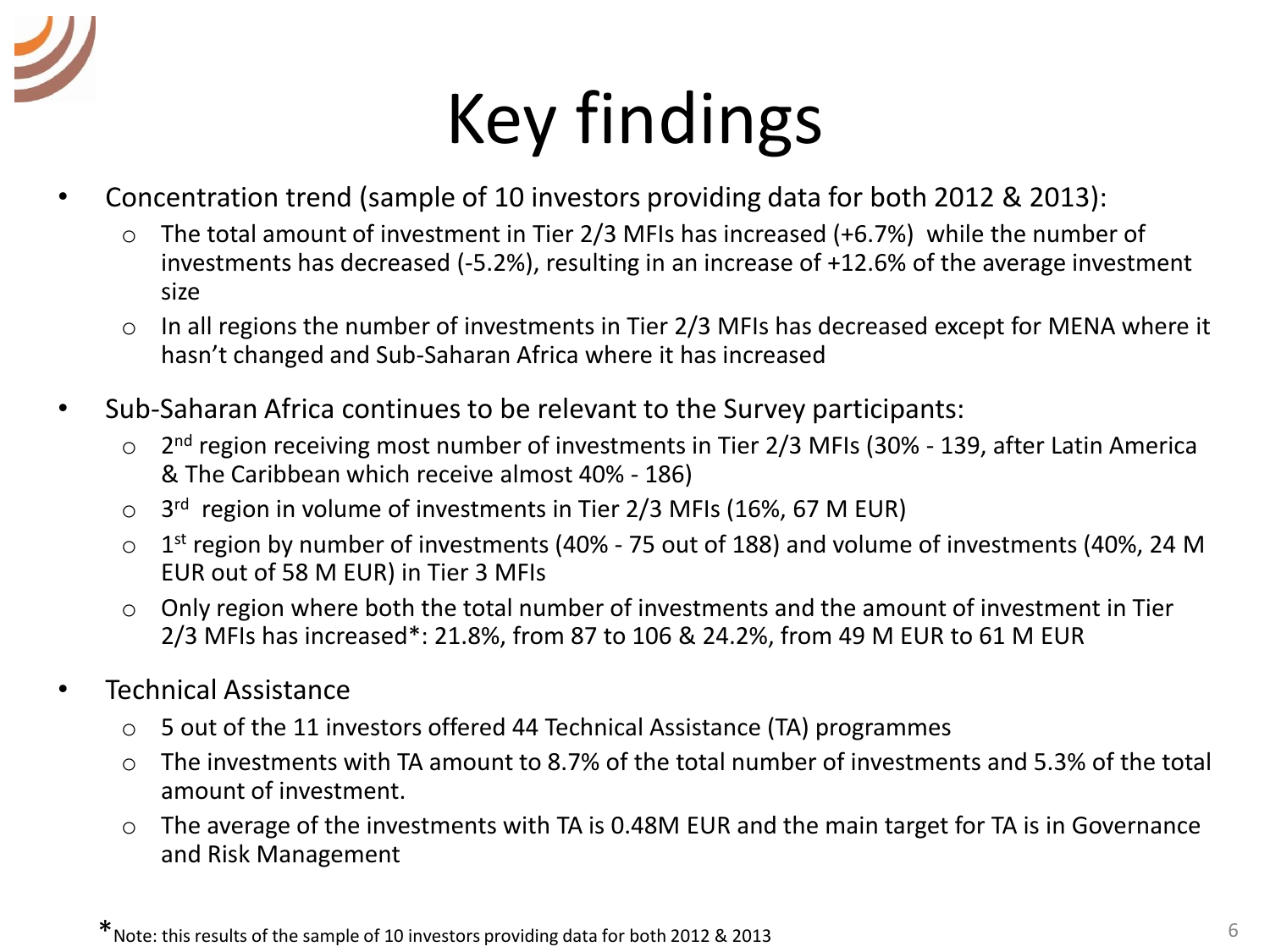

# Breakdown by Tier



|            |                    | <b>Total</b>  |
|------------|--------------------|---------------|
|            | No. of             | Investment    |
|            | <b>Investments</b> | (Million EUR) |
| Tier 1     | 366                | 1,330.03      |
| Tier 2     | 317                | 345.52        |
| Tier 3     | 188                | 58.15         |
| Tier $2/3$ | 505                | 403.67        |

| <b>AVERAGE INVESTMENTS</b><br>(Million EUR) |      |  |  |  |
|---------------------------------------------|------|--|--|--|
| <b>Tier 1</b><br>3.63                       |      |  |  |  |
| <b>Tier 2</b>                               | 1.09 |  |  |  |
| <b>Tier 3</b>                               | 0.31 |  |  |  |
| <b>Tier 2/3</b>                             | 0.79 |  |  |  |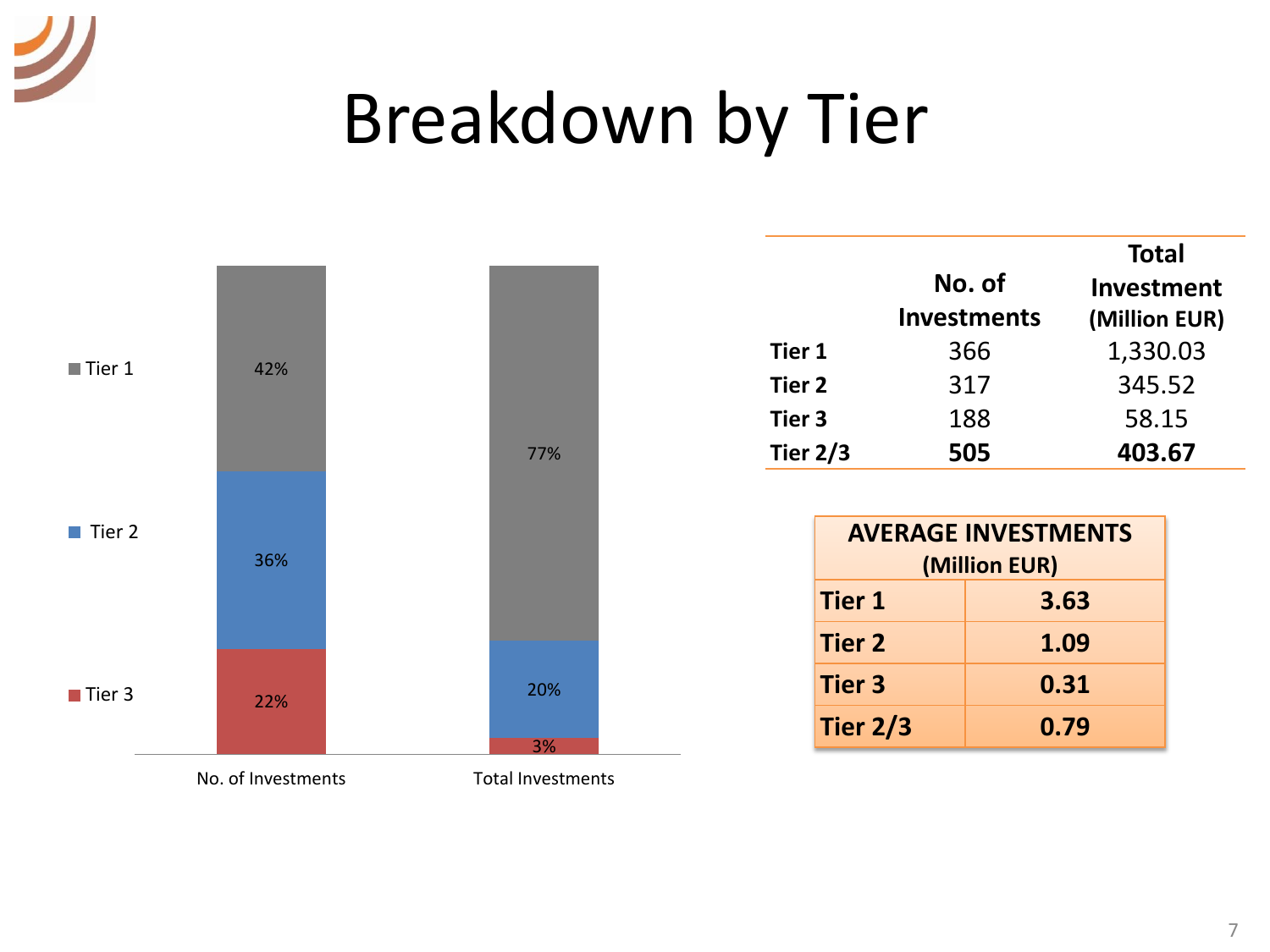# Geographical breakdown Tier 2/3 MFIs





**Total Investment (Million EUR)**

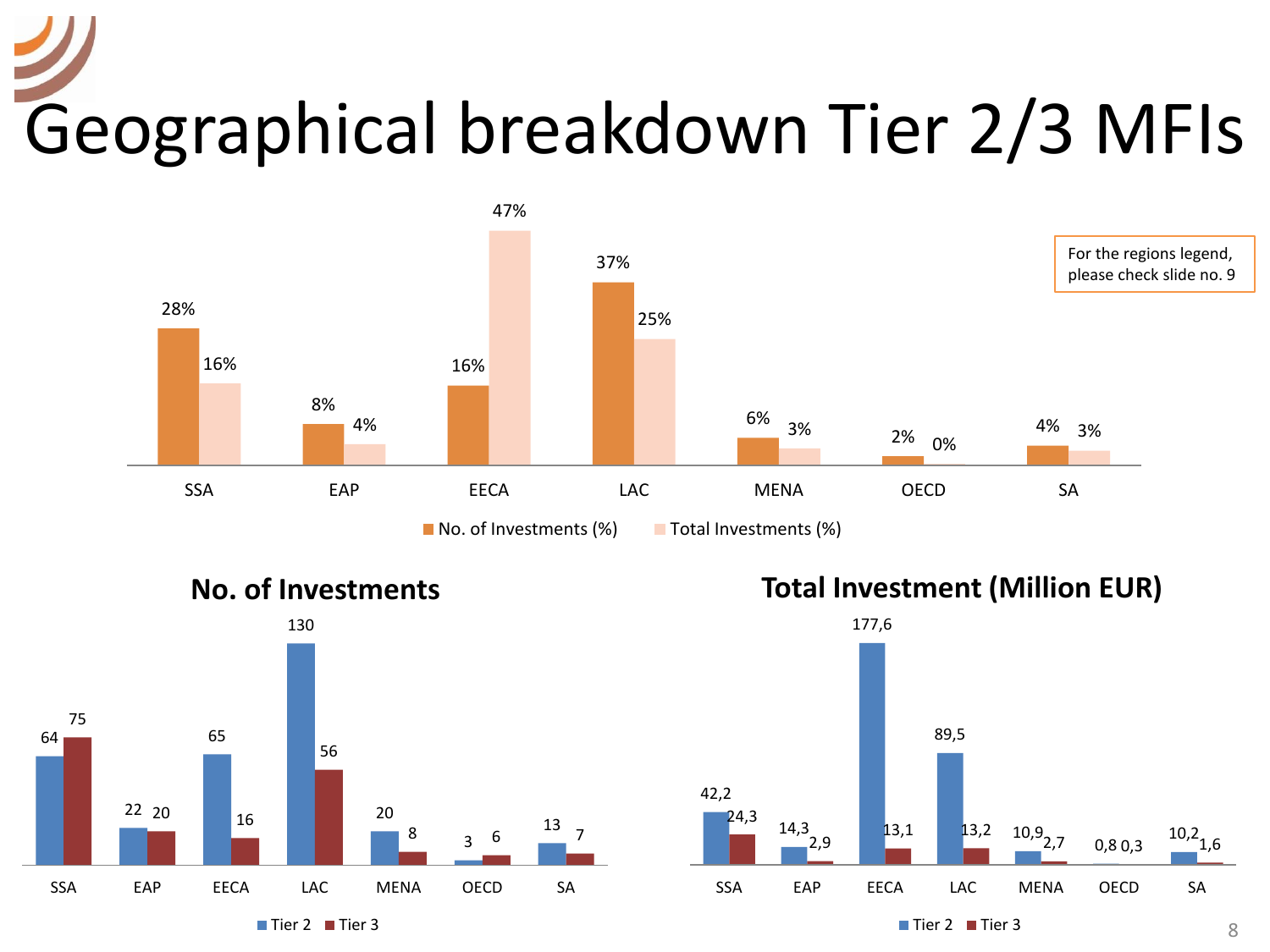# Geographical breakdown (II)

| <b>No. of Investments</b> |        |        |  |  |  |
|---------------------------|--------|--------|--|--|--|
|                           | Tier 2 | Tier 3 |  |  |  |
| <b>SSA</b>                | 20.2%  | 39.9%  |  |  |  |
| EAP                       | 6.9%   | 10.6%  |  |  |  |
| <b>EECA</b>               | 20.5%  | 8.5%   |  |  |  |
| LAC.                      | 41.0%  | 29.8%  |  |  |  |
| <b>MENA</b>               | 6.3%   | 4.3%   |  |  |  |
| OECD                      | 0.9%   | 3.2%   |  |  |  |
| SА                        | 4.1%   | 3.7%   |  |  |  |
|                           |        |        |  |  |  |

For the values, please check the graphs in slide 8

| <b>Total Investment</b>                  |             |        |        |  |  |
|------------------------------------------|-------------|--------|--------|--|--|
| <b>Region</b>                            |             | Tier 2 | Tier 3 |  |  |
| <b>Sub-Saharan Africa</b>                | <b>SSA</b>  | 12.2%  | 41.8%  |  |  |
| <b>East Asia &amp; Pacific</b>           | EAP         | 4.1%   | 5.0%   |  |  |
| <b>Eastern Europe &amp; Central Asia</b> | EECA        | 51.4%  | 22.5%  |  |  |
| <b>Latin America &amp; The Caribbean</b> | <b>LAC</b>  | 25.9%  | 22.7%  |  |  |
| <b>Middle East &amp; North Africa</b>    | <b>MENA</b> | 3.1%   | 4.7%   |  |  |
| <b>OECD</b>                              | OECD        | 0.2%   | 0.6%   |  |  |
| <b>South Asia</b>                        | ςд          | 3.0%   | 2.8%   |  |  |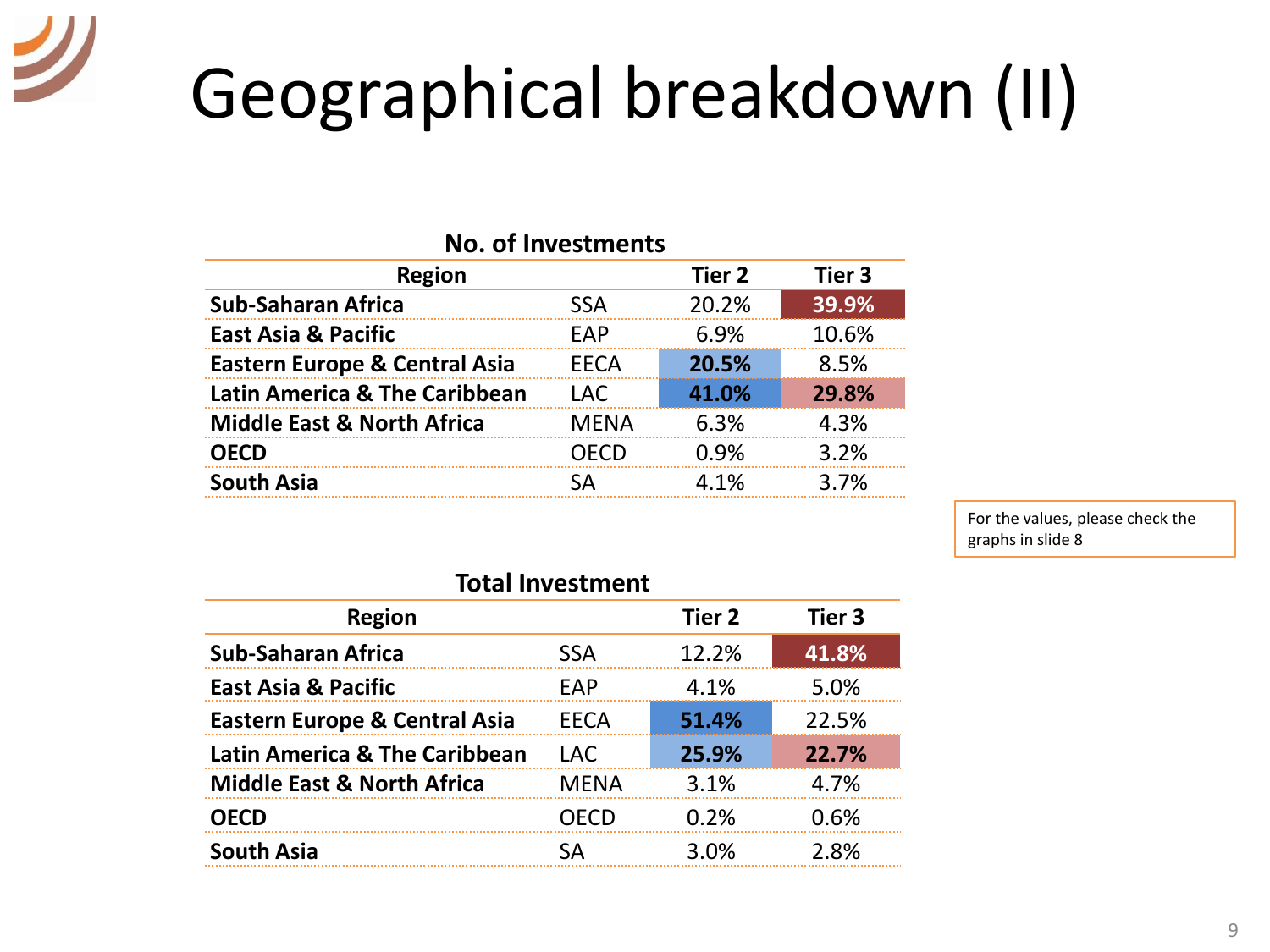# Type of Investment

**By Tier**

**97,2% 92,3% 2,6% 6,9%** Equity **0,2% 0,8%** Guarantee Tier 2 Tier 3 **Total Investment** Debt **93% 97% 100% 96% 97% 100% 69%** 6% 3% 4% 3% 29%  $1\%$  1% 2% SSA EAP EECA LAC MENA OECD SA **Per Region Total Investment in Tier 2/3 MFIs** Debt Equity Guarantee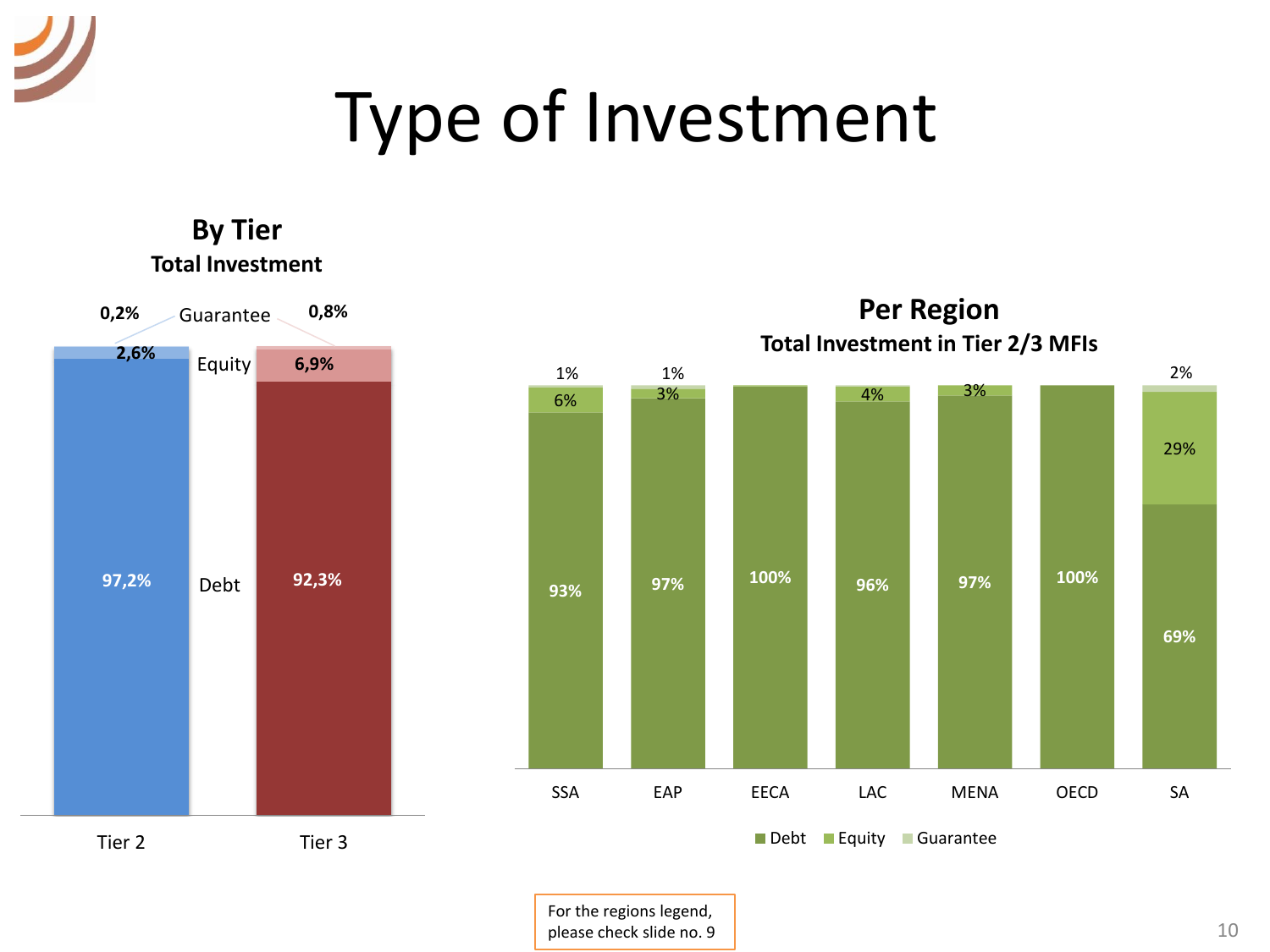# TOP 10 Countries, Tier 2/3 MFIs

#### Kosovo 9% Tajikistan 8% Romania 7% Montenegro 5% Azerbaijan 4% Armenia 4% Peru 4% Nicaragua Ecuador 4% Bolivia 4% 3% Rest (84 countries) 48% **Total Investment received** Peru 6% Nicaragua 4% Ecuador 4% El Salvador 4% Senegal 4% **Guatemala** 3% Bolivia 3% Tajikistan 3% Honduras 3% Cambodia 3% Rest (84 countries) 63% **Total No. of Investments received**

#### 11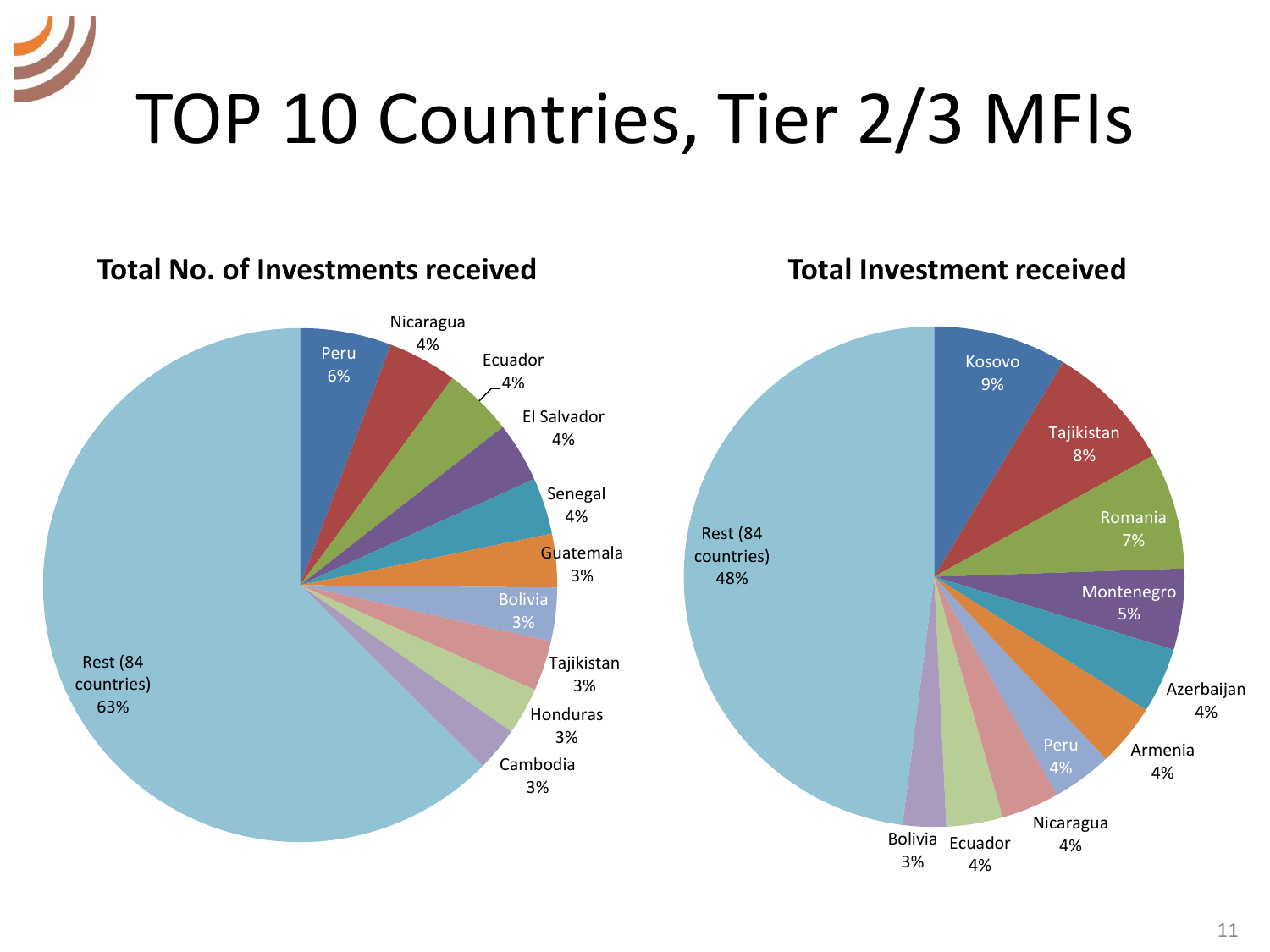

# TOP 10 Countries by Tier

#### **TIER 2 MFIs TIER 3 MFIs**

#### **Total Investment received**





#### **Total Investment received**

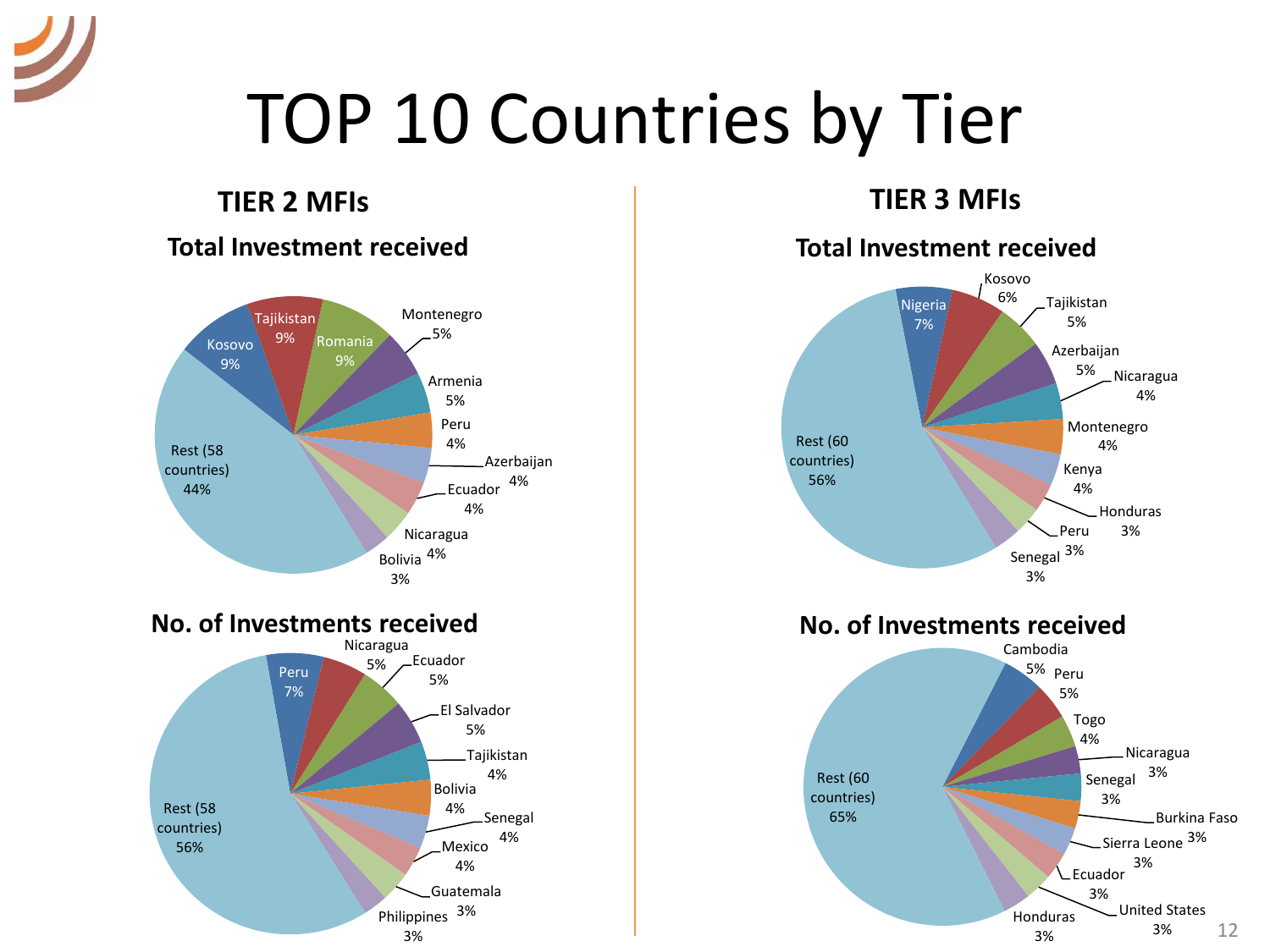### Co-Investments

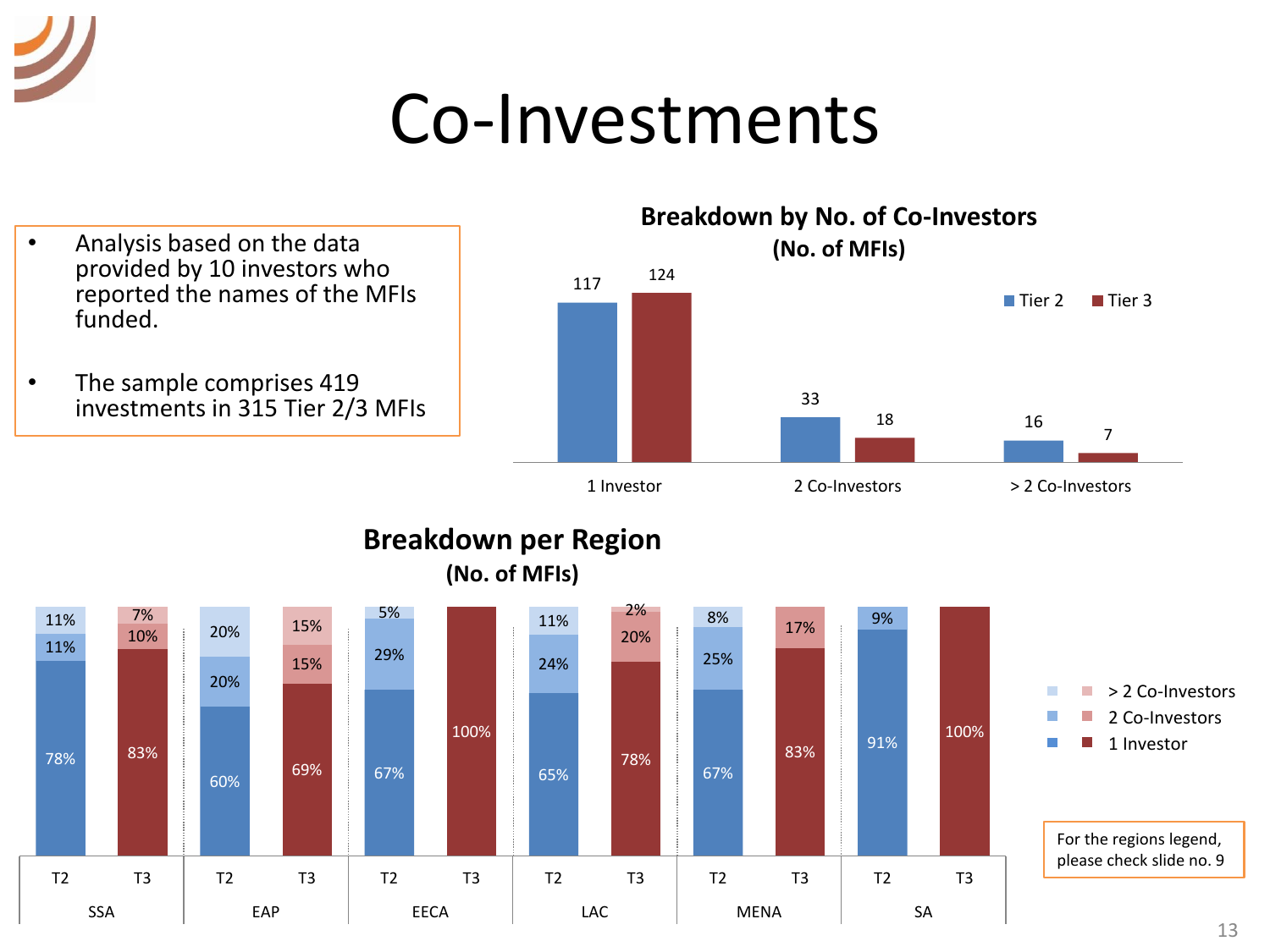# Trends by Tier 2012-2013

Analysis based on the data provided by 10 investors who have participated in both Surveys

| Tier 2/3 MFIs                  | 2012    | 2013    | Change (%) |
|--------------------------------|---------|---------|------------|
| Total Investment (Million EUR) | 359.14M | 383.07M | 6.7%       |
| No. of Investments             | 403     | 382     | $-5.2%$    |
| Average Investment (EUR)       | 0.89M   | 1.00M   | 12.6%      |

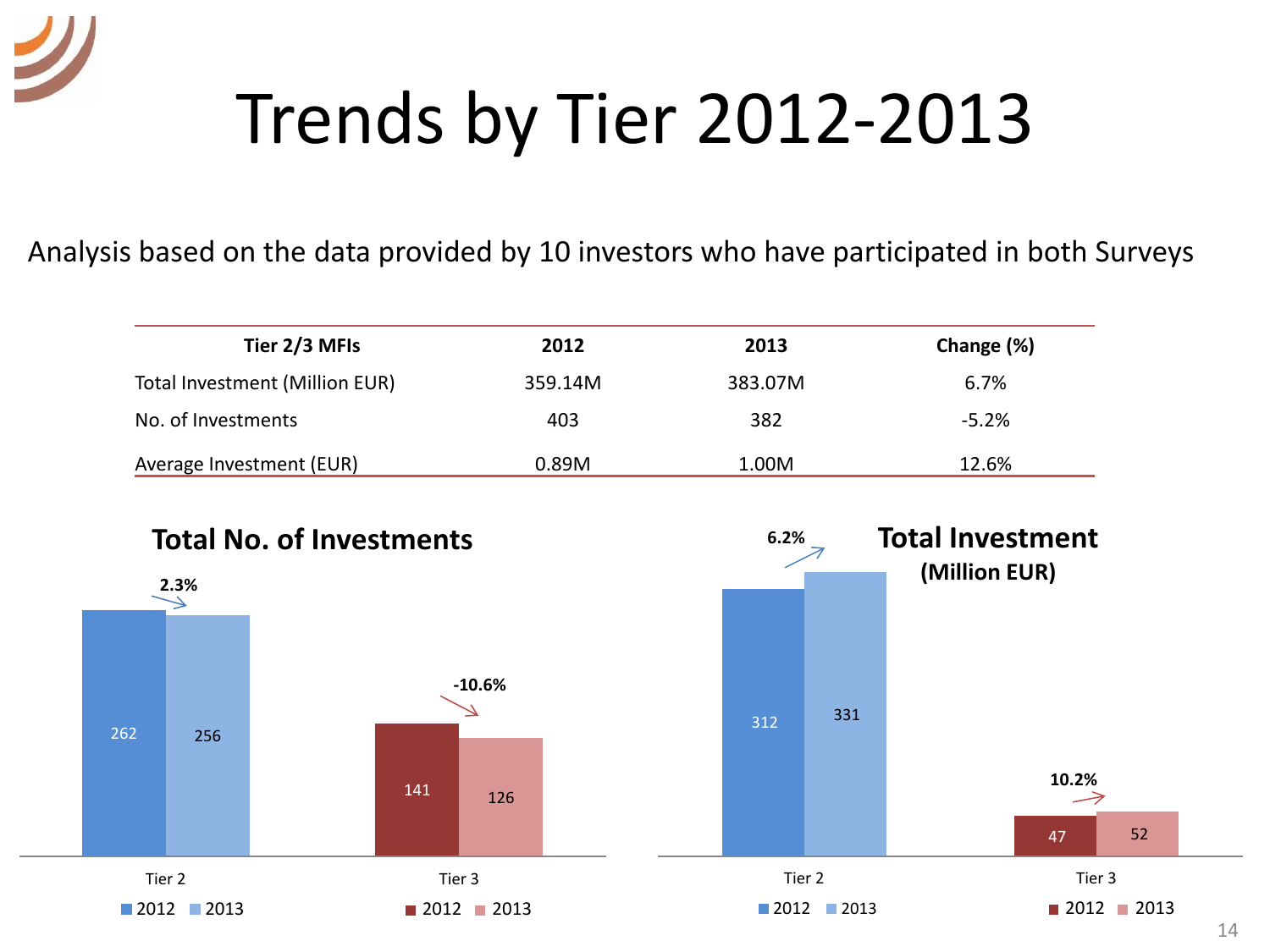# Trends by Region 2012-2013 Tier 2/3 MFIs



For the regions legend, please check slide no. 9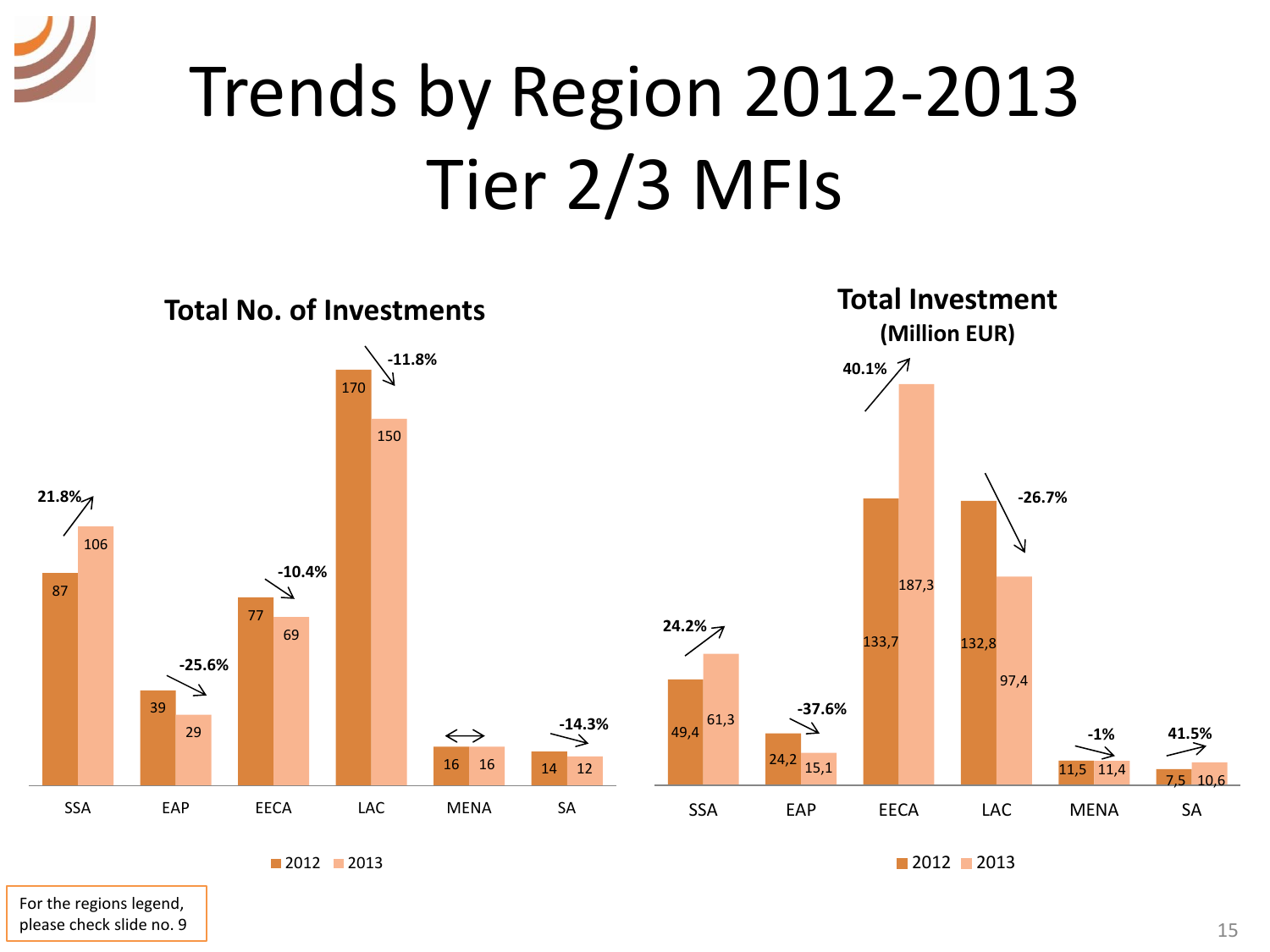# Trends by Countries 2012-2013

#### **Total Investment received** (%)

#### **TIER 2&3 MFIs**

| 2013                       |       | 2012                       |       |
|----------------------------|-------|----------------------------|-------|
| 1 Kosovo                   | 9.0%  | 1 Ecuador                  | 6.9%  |
| 2 Tajikistan               | 8.6%  | 2 Russia                   | 5.6%  |
| Romania<br>З.              | 7.9%  | Tajikistan<br>3.           | 5.0%  |
| 4 Montenegro               | 5.5%  | 4 Mexico                   | 4.9%  |
| 5 Azerbaijan               | 4.3%  | 5 Peru                     | 4.6%  |
| 6 Peru                     | 4.0%  | 6 Bolivia                  | 4.4%  |
| 7 Armenia                  | 4.0%  | 7 Cambodia                 | 4.2%  |
| 8 Ecuador                  | 3.8%  | 8 Georgia                  | 3.8%  |
| 9 Nicaragua                | 3.8%  | Armenia<br>q               | 3.6%  |
| 10 Bolivia                 | 2.8%  | 10 Nicaragua               | 3.4%  |
| <b>Rest (68 countries)</b> | 46.2% | <b>Rest (62 countries)</b> | 53.6% |

#### **TIER 2 MFIs**

| 2013                |       | 2012                       |       |  |  |
|---------------------|-------|----------------------------|-------|--|--|
| 1 Kosovo            | 9.4%  | 1 Ecuador                  | 7.4%  |  |  |
| 2 Romania           | 9.2%  | 2 Russia                   | 6.2%  |  |  |
| 3 Tajikistan        | 9.1%  | 3 Mexico                   | 5.4%  |  |  |
| 4 Montenegro        | 5.7%  | 4 Peru                     | 5.1%  |  |  |
| 5 Armenia           | 4.6%  | 5 Tajikistan               | 4.8%  |  |  |
| 6 Peru              | 4.3%  | 6 Bolivia                  | 4.6%  |  |  |
| 7 Azerbaijan        | 4.2%  | 7 Georgia                  | 4.4%  |  |  |
| 8 Ecuador           | 4.0%  | 8 Cambodia                 | 4.1%  |  |  |
| 9 Nicaragua         | 3.7%  | 9 Armenia                  | 3.9%  |  |  |
| 10 Georgia          | 3.0%  | 10 Nicaragua               | 3.5%  |  |  |
| Rest (51 countries) | 42.9% | <b>Rest (49 countries)</b> | 50.7% |  |  |

| 2013                       |       | 2012                |       |
|----------------------------|-------|---------------------|-------|
| Kosovo                     | 9.0%  | 1 Ecuador           | 6.9%  |
| Tajikistan                 | 8.6%  | 2 Russia            | 5.6%  |
| Romania                    | 7.9%  | 3 Tajikistan        | 5.0%  |
| Montenegro                 | 5.5%  | 4 Mexico            | 4.9%  |
| Azerbaijan                 | 4.3%  | 5 Peru              | 4.6%  |
| Peru                       | 4.0%  | 6 Bolivia           | 4.4%  |
| Armenia                    | 4.0%  | 7 Cambodia          | 4.2%  |
| Ecuador                    | 3.8%  | 8 Georgia           | 3.8%  |
| Nicaragua                  | 3.8%  | 9 Armenia           | 3.6%  |
| Bolivia                    | 2.8%  | 10 Nicaragua        | 3.4%  |
| <b>Rest (68 countries)</b> | 46.2% | Rest (62 countries) | 53.6% |

#### **TIER 3 MFIs**

| 2013                       |       | 2012                       |            |  |
|----------------------------|-------|----------------------------|------------|--|
| 1 Nigeria                  | 7.3%  | 1 Tajikistan               | 6.7%       |  |
| 2 Kosovo                   | 6.6%  | 2 Kosovo                   | 6.5%       |  |
| 3 Tajikistan               | 5.9%  | 3 El Salvador              | 5.4%       |  |
| 4 Azerbaijan               | 5.4%  | 4 Nigeria                  | 5.4%       |  |
| 5 Montenegro               | 4.5%  | 5 Cambodia                 | 5.2%       |  |
| 6 Nicaragua                | 4.2%  | 6 Argentina                | 4.3%       |  |
| 7 Honduras                 | 3.9%  | 7 Azerbaijan               | 4.3%       |  |
| 8 Tanzania                 | 3.1%  | 8 Ecuador                  | 3.7%       |  |
| 9 Cambodia                 | 3.0%  | 9 Uganda                   | 3.7%       |  |
| 10 Senegal                 | 2.9%  | 10 Costa Rica              | 3.5%       |  |
| <b>Rest (42 countries)</b> | 53.1% | <b>Rest (40 countries)</b> | 51.2%<br>h |  |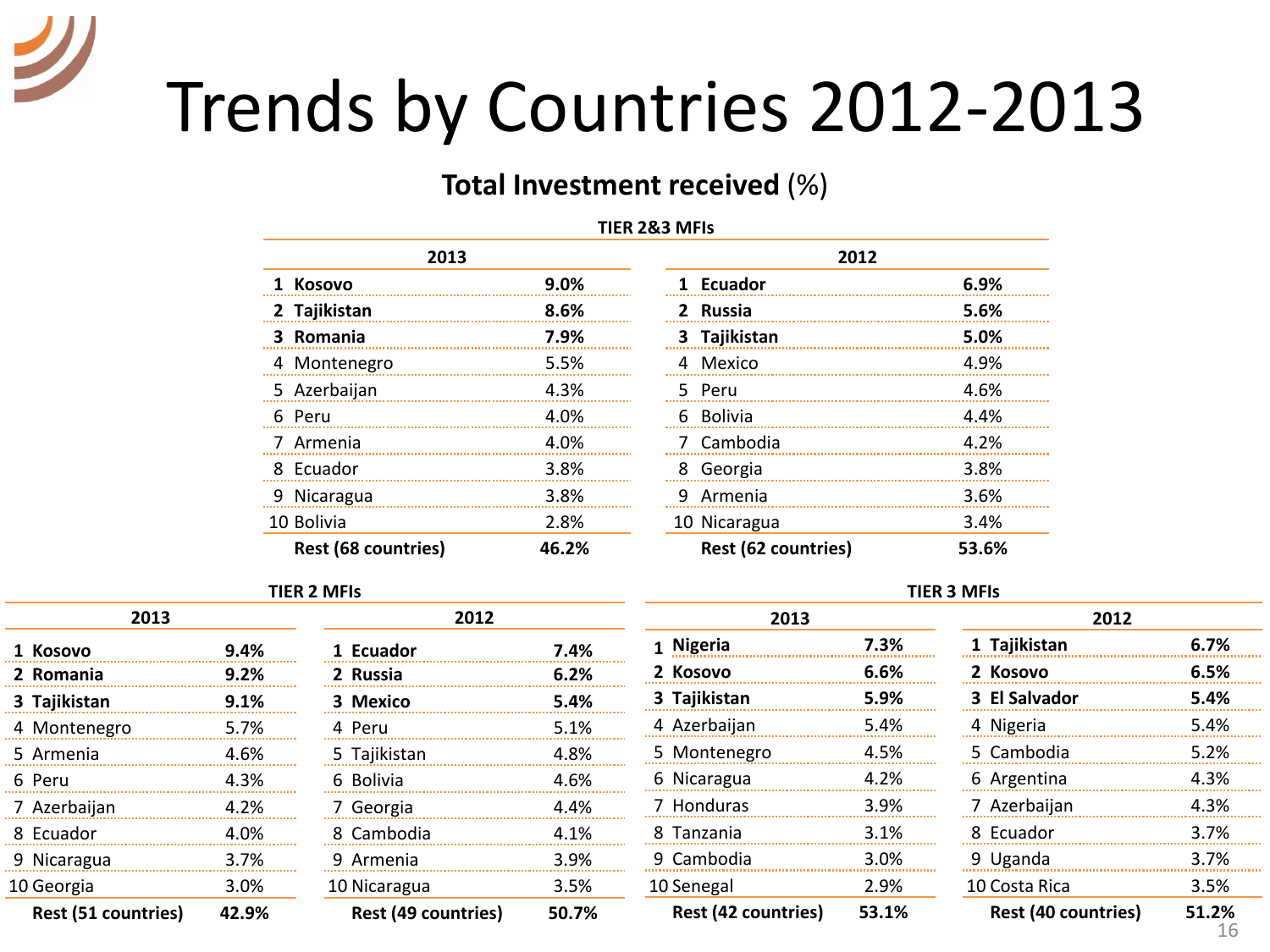# Trends by Countries 2012-2013

7 Azerbaijan 8 Ecuador 9 Nicaragua 10 Georgia

#### **Total Investment received (Million EUR)**

|                     |        |                            |        | TIER 2&3 MFIs              |       |                            |       |
|---------------------|--------|----------------------------|--------|----------------------------|-------|----------------------------|-------|
|                     |        | 2013                       |        |                            | 2012  |                            |       |
|                     |        | 1 Kosovo                   | 34.56  | 1 Ecuador                  |       | 24.78                      |       |
|                     |        | 2 Tajikistan               | 33.05  | 2 Russia                   |       | 20.18                      |       |
|                     |        | 3 Romania                  | 30.37  | 3 Tajikistan               |       | 18.00                      |       |
|                     |        | 4 Montenegro               | 21.17  | 4 Mexico                   |       | 17.69                      |       |
|                     |        | 5 Azerbaijan               | 16.60  | 5 Peru                     |       | 16.41                      |       |
|                     |        | 6 Peru                     | 15.37  | 6 Bolivia                  |       | 15.73                      |       |
|                     |        | 7 Armenia                  | 15.32  | 7 Cambodia                 |       | 15.14                      |       |
|                     |        | 8 Ecuador                  | 14.44  | 8 Georgia                  |       | 13.60                      |       |
|                     |        | 9 Nicaragua                | 14.40  | 9 Armenia                  |       | 12.77                      |       |
|                     |        | 10 Bolivia                 | 10.64  | 10 Nicaragua               |       | 12.15                      |       |
|                     |        | Rest (68 countries)        | 177.14 | Rest (62 countries)        |       | 192.58                     |       |
|                     |        | <b>TIER 2 MFIs</b>         |        |                            |       | <b>TIER 3 MFIs</b>         |       |
| 2013                |        | 2012                       |        | 2013                       |       | 2012                       |       |
| 1 Kosovo            | 31.17  | 1 Ecuador                  | 23.02  | 1 Nigeria                  | 3.78  | 1 Tajikistan               | 3.15  |
| 2 Romania           | 30.37  | 2 Russia                   | 19.25  | 2 Kosovo                   | 3.39  | 2 Kosovo                   | 3.05  |
| 3 Tajikistan        | 30.00  | 3 Mexico                   | 16.97  | 3 Tajikistan               | 3.05  | 3 El Salvador              | 2.54  |
| 4 Montenegro        | 18.82  | 4 Peru                     | 15.78  | 4 Azerbaijan               | 2.81  | 4 Nigeria                  | 2.53  |
| 5 Armenia           | 15.32  | 5 Tajikistan               | 14.85  | 5 Montenegro               | 2.35  | 5 Cambodia                 | 2.43  |
| 6 Peru              | 14.17  | 6 Bolivia                  | 14.27  | 6 Nicaragua                | 2.19  | 6 Argentina                | 2.03  |
| 7 Azerbaijan        | 13.79  | 7 Georgia                  | 13.6   | 7 Honduras                 | 2.00  | 7 Azerbaijan               | 2.02  |
| 8 Ecuador           | 13.39  | 8 Cambodia                 | 12.71  | 8 Tanzania                 | 1.61  | 8 Ecuador                  | 1.75  |
| 9 Nicaragua         | 12.21  | 9 Armenia                  | 12.31  | 9 Cambodia                 | 1.54  | 9 Uganda                   | 1.74  |
| LO Georgia          | 10.05  | 10 Nicaragua               | 10.92  | 10 Senegal                 | 1.51  | 10 Costa Rica              | 1.66  |
| Rest (51 countries) | 142.04 | <b>Rest (49 countries)</b> | 158.38 | <b>Rest (42 countries)</b> | 27.49 | <b>Rest (40 countries)</b> | 24.07 |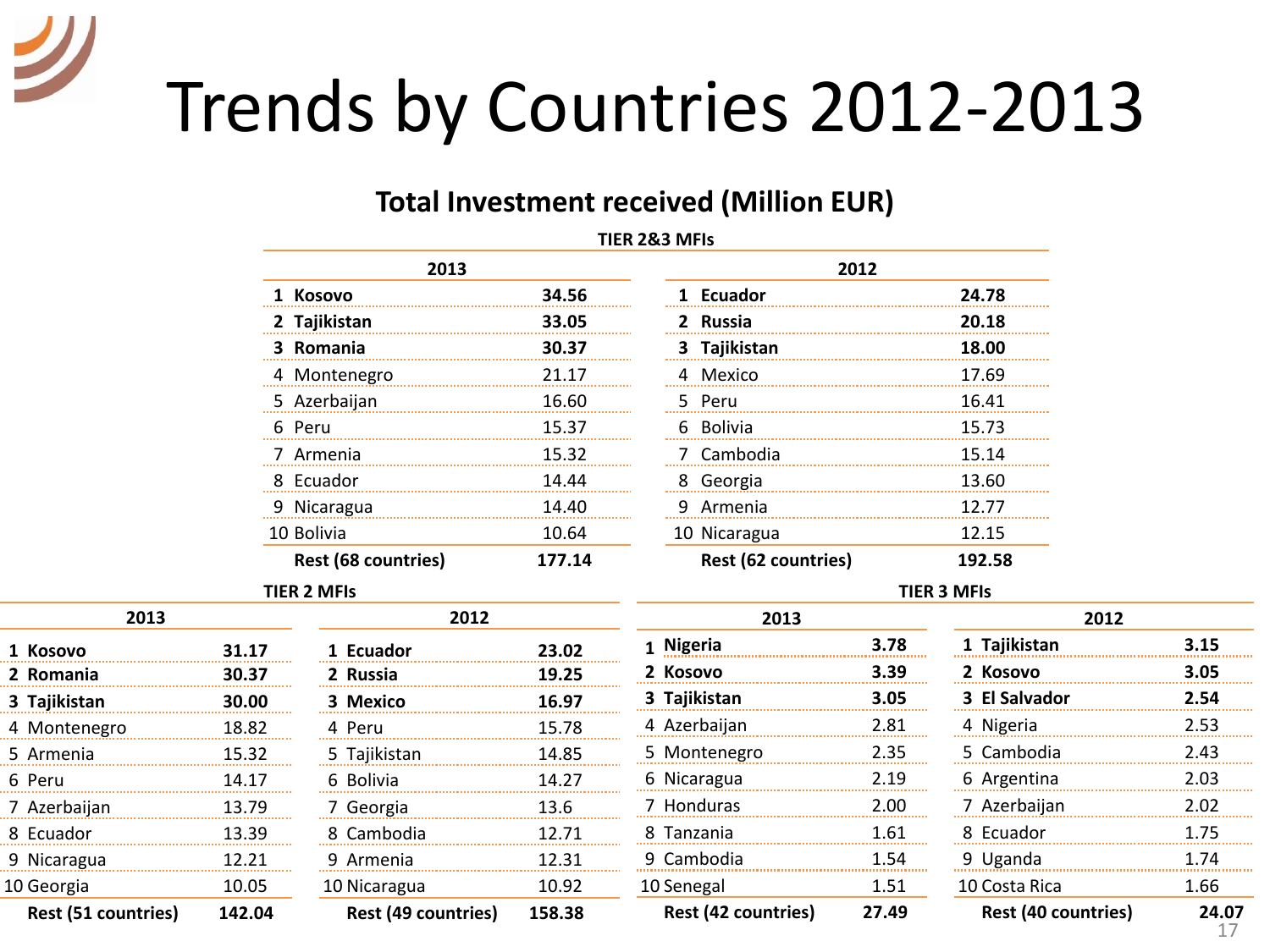### Technical Assistance

**Tier 2 Tier 3 TOTAL No. of Investments with TA** 28 16 16 44 5 investors out of 11 reported providing Technical Assistance

**Total Investment with TA** 16.99M 4.29M 21.28M **Average Investment with TA**  $\begin{array}{|c|c|c|c|c|} \hline \textbf{0.61M} & \textbf{0.27M} & \textbf{0.48M} \hline \end{array}$ 

#### **Investments with TA**





#### **Technical Assistance Purpose**

- Governance & risk management ■ Other
- Staff Development / Training **MIS & IT**
- **Product development**



**% of Total No. of Investments with TA**

**% of Total Investment with TA**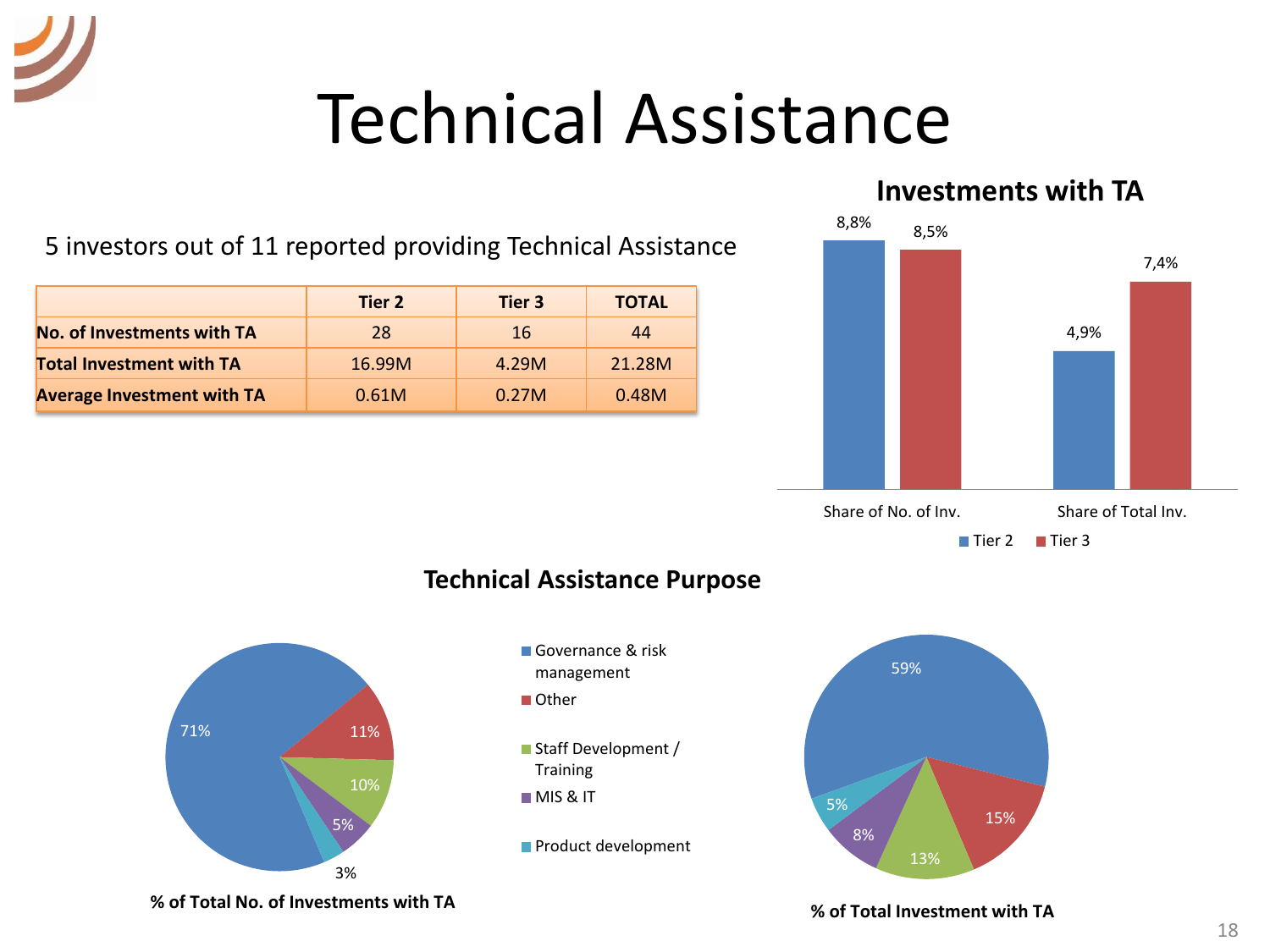

# Survey Methodology

- Participants
	- 7 AG members have contributed to the three Surveys for the three years in a row (although in 2011 one of them didn't report the amount of investments)
	- 3 new members contributed data for 2012 and again for 2013
	- There is 1 new contributor for 2013, while one of the members who contributed for 2011 never contributed again, and another member only contributed for 2012
- Changes to previous Surveys methodology
	- Use of No of Investments instead of No of MFIs: 1 investor doesn't provide the names of MFIs, thus, calculating co-investments and therefore the unique number of MFIs is limited to a subsample of 10 survey contributors
	- Survey regions: for the first time the Survey includes investments in Tier 2/3 MFIs in OECD countries (for 2013 this region only refers to one country – US)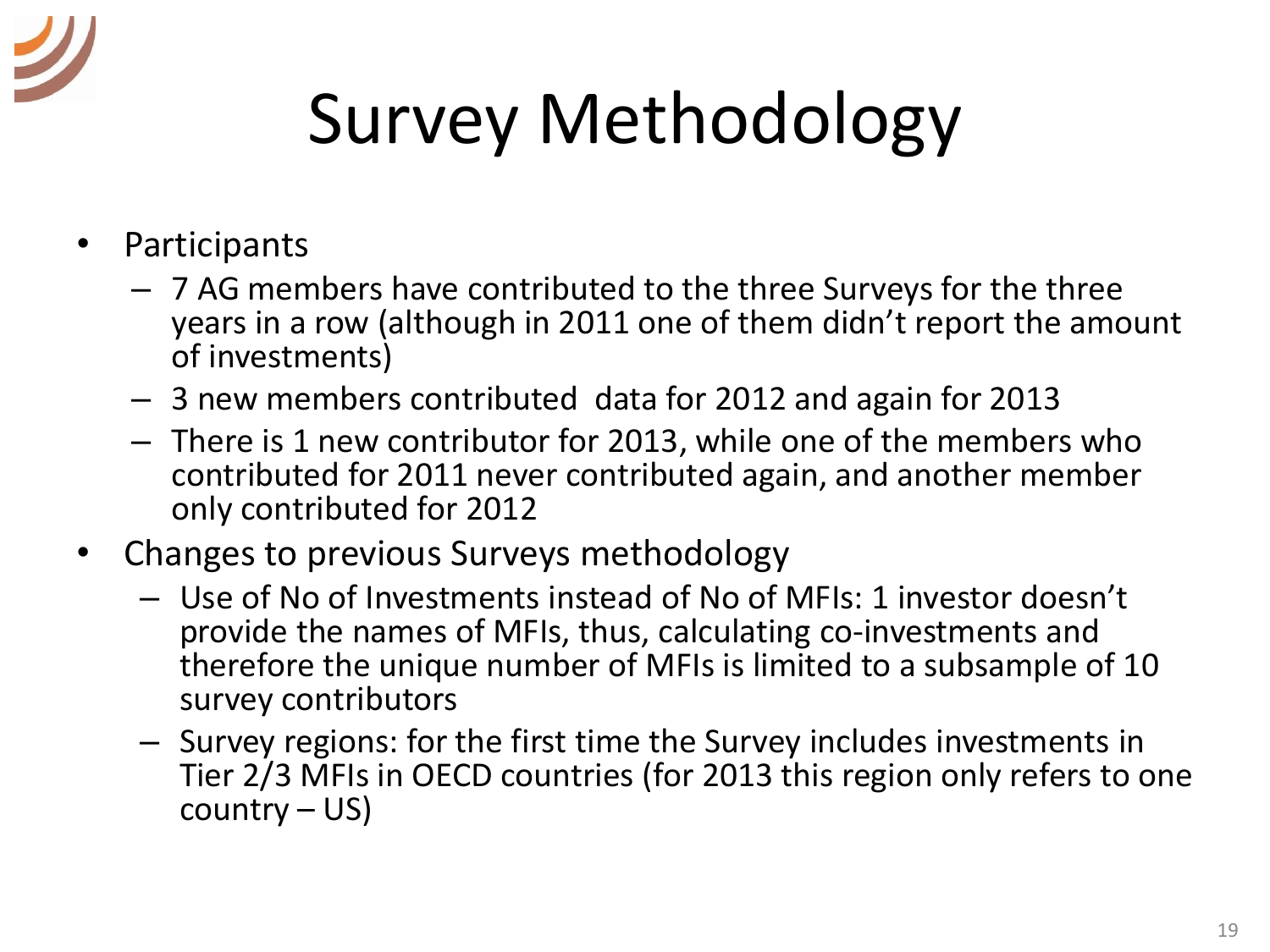

# Survey Sample

#### **INVESTMENTS IN TIER 2/3 MFIs**

| Participant  | No. | <b>Total Investment (Million EUR)</b> |
|--------------|-----|---------------------------------------|
|              | 86  | 225.79                                |
|              | 104 | 99.02                                 |
| 3            | 123 | 20.59                                 |
|              | 27  | 12.09                                 |
|              | 23  | 10.19                                 |
|              | 37  | 9.22                                  |
|              | 21  | 8.69                                  |
| ጸ            | 38  | 8.32                                  |
| q            | 28  | 5.6                                   |
| 10           |     | 3.07                                  |
| 11           | 16  | 1.09                                  |
| <b>Total</b> | 505 | 403.67                                |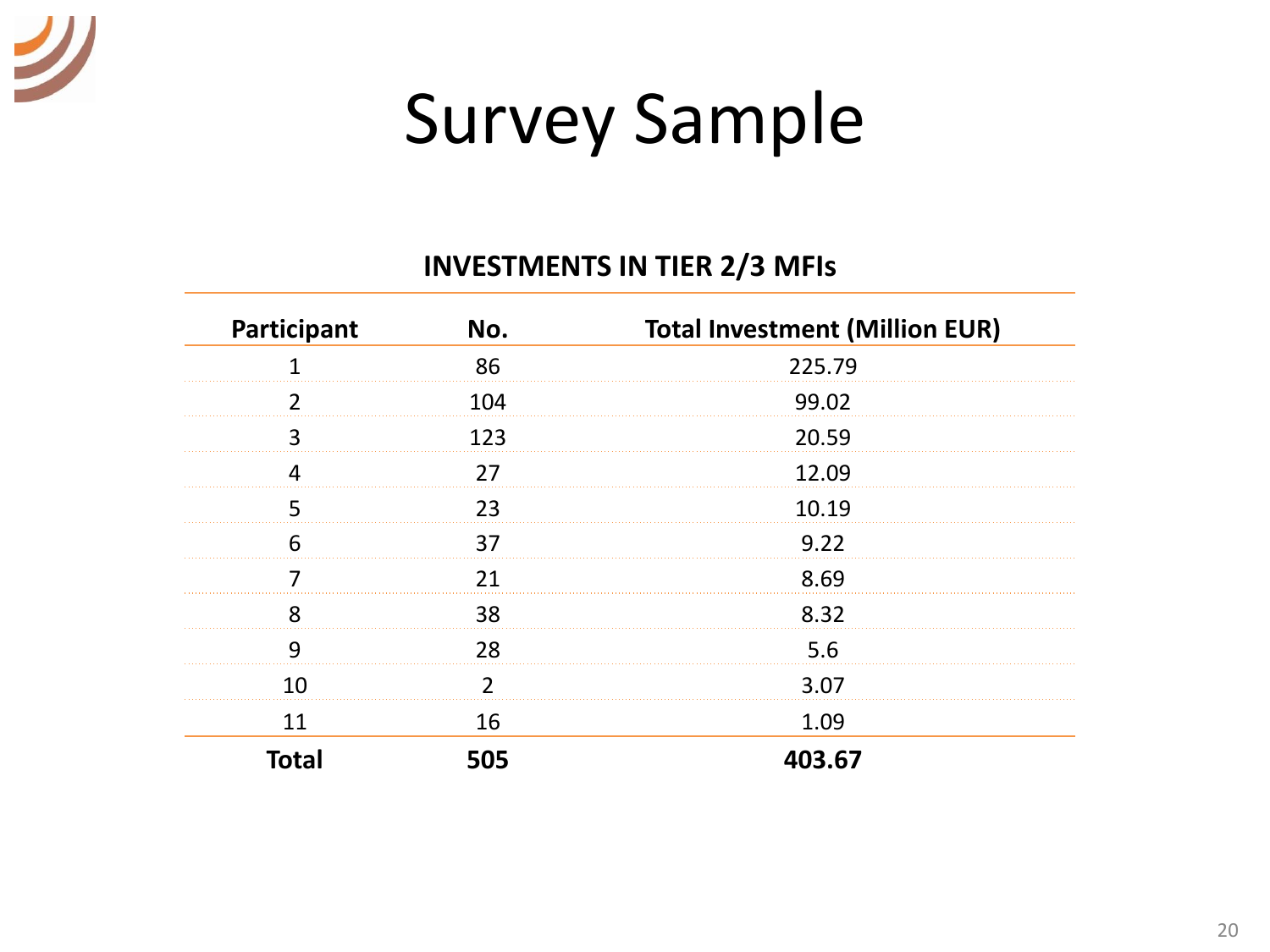# Survey Participants









 $\boldsymbol{\alpha}$ **GRAMEEN CRÉDIT AGRICOLE Microfinance Foundation** 



BABYLOAN







**Luxembourg Microfinance** and Development Fund